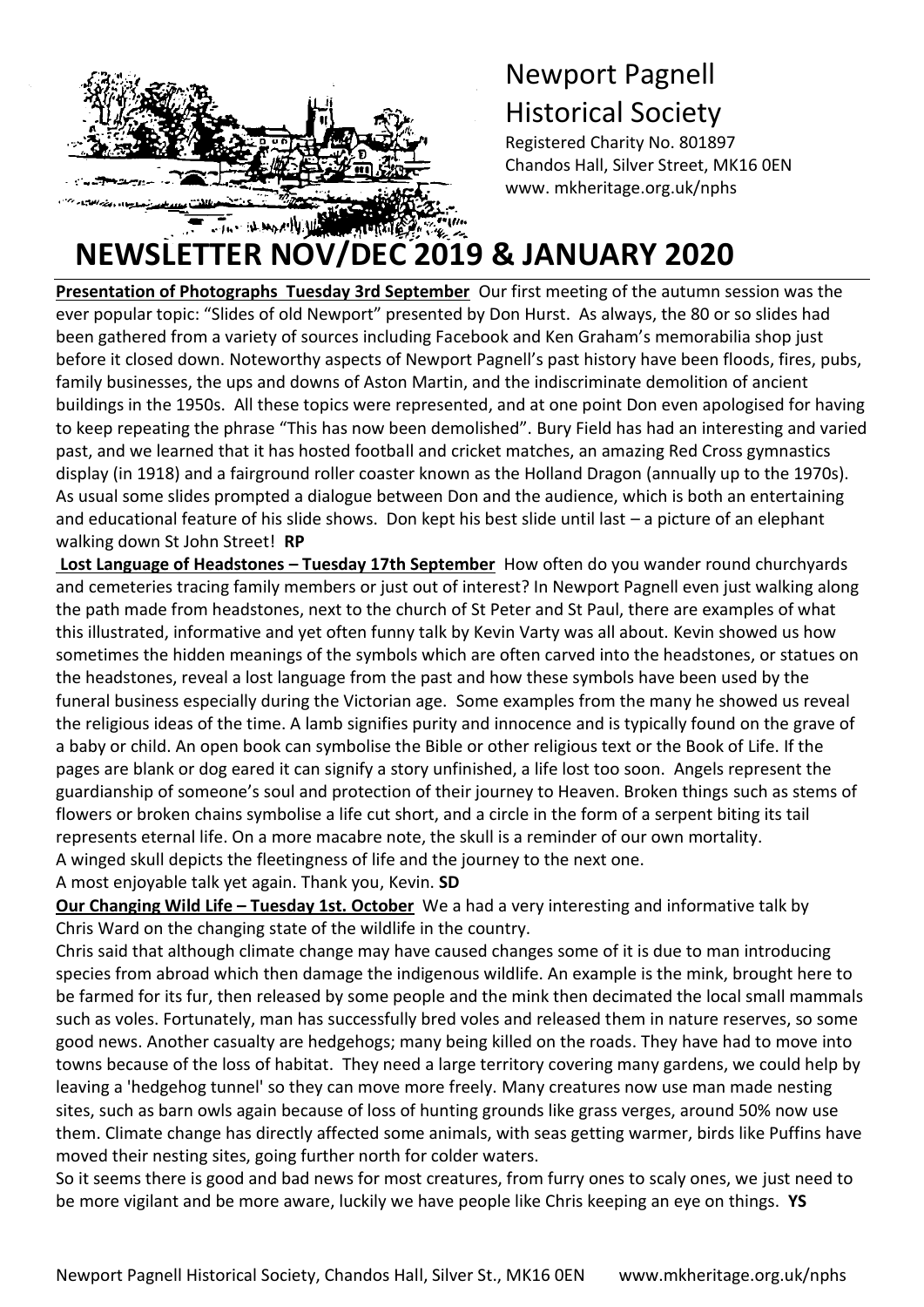**Cropredy Bridge – Tuesday 15th October** Geoff Morris gave a talk about Cropredy Bridge which was the site of a Civil War battle on 29 June 1644. The Sealed Knot staged a re-enactment this year. King Charles had his armies in and around Oxford for much of the 9 years of the Civil War, which Parliamentarians found difficult to defeat, even with extra troops from Scotland. The King's advisers persuaded him to march northwards. The resulting main battle was around Cropredy, south of Banbury, Oxfordshire, with substantial loss of life.

Armies were not well trained or disciplined at this time, and often disbanded to return home. After this battle, Parliament realised they needed a better army, which eventually won them the war.

Everyone suffered at this time, as lands were destroyed, with wealth taken from individuals by both sides. Interesting talk **KD**

**\_\_\_\_\_\_\_\_\_\_\_\_\_\_\_\_\_\_\_\_\_\_\_\_\_\_\_\_\_\_\_\_\_\_\_\_\_\_\_\_\_\_\_\_\_\_\_\_\_\_\_\_\_\_\_\_\_\_\_\_\_\_\_\_\_\_\_\_\_\_\_\_\_\_\_\_\_\_\_\_\_\_\_\_\_\_\_**

### **OUR FRIEND PEGGY PAGE**

It is with great sadness that I have to report the death of our dear friend Peggy. Peggy was a member of the committee for many years until ill health prevented her from continuing. Her quiet, gentle and elegant charm persuaded many shop owners through the town to give generous donations for our Spring Fair Raffle over the years. In turn these raised important funds for the Society. As Publication Officer she was responsible for getting our books sold in several local shops. She will be greatly missed by those who knew and loved her. Goodbye Peggy.

**\_\_\_\_\_\_\_\_\_\_\_\_\_\_\_\_\_\_\_\_\_\_\_\_\_\_\_\_\_\_\_\_\_\_\_\_\_\_\_\_\_\_\_\_\_\_\_\_\_\_\_\_\_\_\_\_\_\_\_\_\_\_\_\_\_\_\_\_\_\_\_\_\_\_\_\_\_\_\_\_\_\_\_\_\_\_\_**

## **MUSEUM AT CHANDOS HALL**

There is a display of photographs relating to the Pioneers in addition to the permanent exhibits.

**MUSEUM OPEING TIMES** Sunday 24th November 2pm – 4pm Not open in December Sunday 26th January 2pm – 4pm

#### **MK HERITAGE OPEN DAYS 2019**





The extra opening days of the Museum and the activities organised around the two weekends proved very successful. Despite the contrasting weather on the two Sundays, Don's walks were as popular as ever. We had over 150 visitors to the Museum, many for the first time including the Mayor. Paul Day and his wife came on the first Saturday and stayed for over an hour. While he was there, he took some photos which he posted on social media to publicise the event. He was impressed with the exhibits on show and he and his wife even tried doing some of the 'old coin rubbing' laid out for the children. Families enjoyed the Treasure Hunt Trails organised by Kathy and Barbara; some even took a second sheet to try another day. It was a financial success too, many people were happy to leave a small donation as they left. Thank you to those who organised the event and for those committee members who gave up their time to man the Museum. And of course, thanks to Don.



**MEMBERSHIP RENEWAL** As you are all aware, the Membership is renewed each January. Bill Watson will have envelopes to put your payment in at each meeting. Just put your name and how much you are paying on the front and give to Bill, along with the yearly fee of course. The cost remains the same as last year (£11 for up to age 59. £9 for 60+) and Bill would appreciate being given the correct amount to speed up the collection on the night. (New members welcome but will need to fill in a form.) Many Thanks.

Newport Pagnell Historical Society, Chandos Hall, Silver St., MK16 0EN www.mkheritage.org.uk/nphs